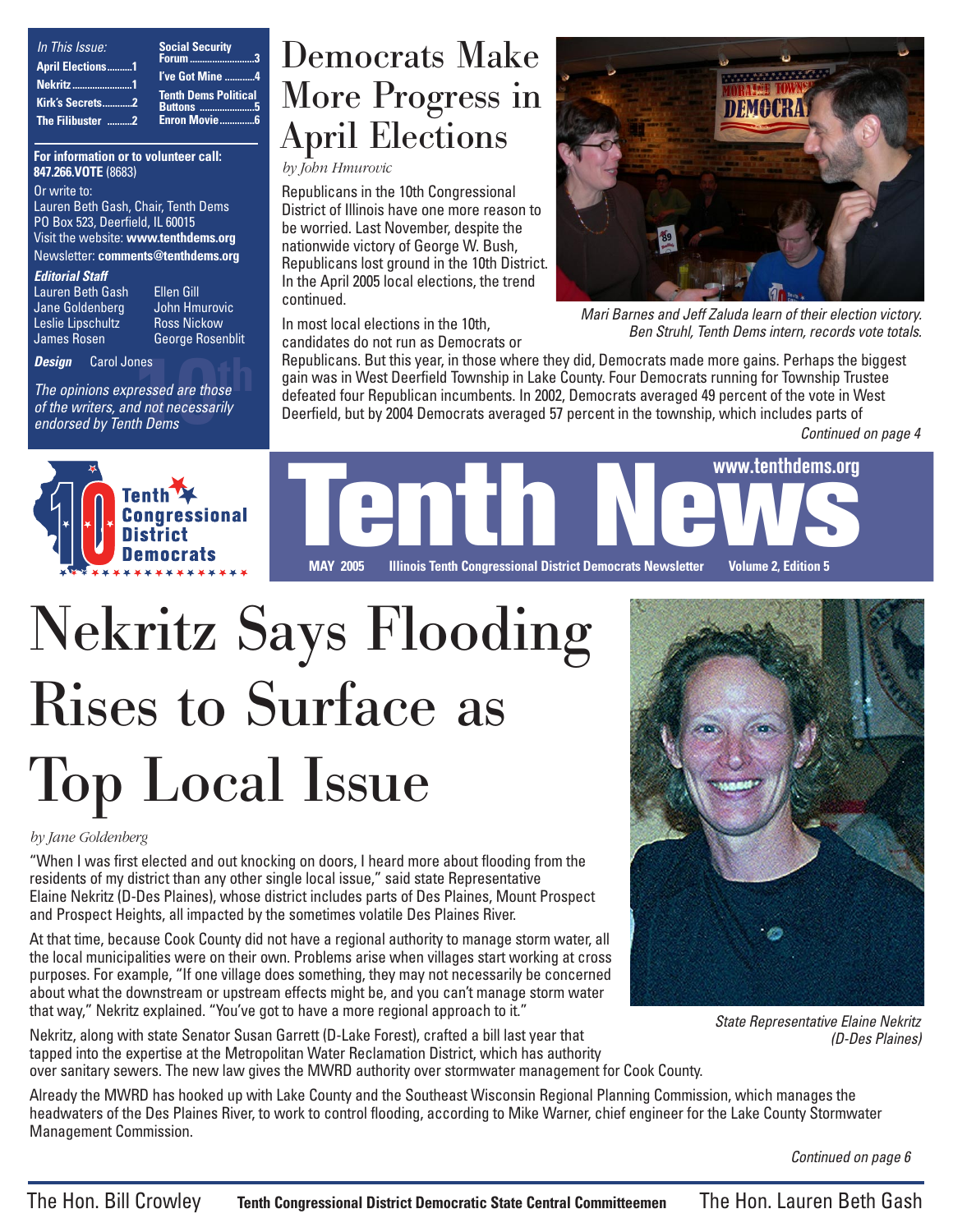# Mark Kirk's Deep, Dark Secrets

#### *by John Hmurovic*

You know Congressman Mark Kirk is a pro-choice member of a strongly anti-choice political party. You know he is mostly pro-environment, even though his party has a long history of opposing environmental laws. You know he is a supporter of gun control, even though the majority in his party is in the pocket (holster) of the National Rifle Association.

You know this because Mark Kirk wants you to know this. He sells himself to voters as a "Thoughtful, Independent Leader." What he doesn't want you to know is the truth.

How did Mark Kirk vote when the Republican Party decided that the government, not a husband, should have the final say on the very personal decision on whether to take his wife off life-support? Go to his website and try to find the answer. It's not there. Mark Kirk doesn't want you to know that he voted as GOP Majority Leader Tom DeLay told him to vote.

What is Mark Kirk's opinion on President Bush's idea to privatize Social Security? No one knows. Go to his website. All you see are broad generalities that don't address the key question of whether the system should be privatized. When asked directly about his views on the subject by Jeff Berkowitz, host of a cable interview program called Public Affairs, Kirk repeated the generalities posted on his website and said he was "going to reserve judgment, and keep listening to my district."

Has he held a public forum on the issue so he could hear what his constituents have to say? Some Congressmen have held as many as a dozen public forums on the issue so they can "listen to their district." Mark Kirk? Zero. Not one public forum on the issue.

Mark Kirk wants to hide on certain issues. He'll talk forever about his stance on the environment, but he will do his best to avoid any discussion of Social Security, Terri Schiavo or the fact that the rightwing has such a solid grip on the Republican Party that Mark Kirk is almost irrelevant. He votes against destroying the Alaska wilderness to drill for a limited supply of oil—it doesn't matter. The Republican leadership of the House, which he helped put into place, brushed him aside and got what they wanted.

But Kirk won't criticize his right-wing political party. Fellow Republican Congressman Christopher Shays of Connecticut said after the Terri Schiavo vote, "My party is demonstrating that they are for states' rights unless they don't like what states are doing... There are going to be repercussions from this vote. There are a number of people who feel that the government is getting involved in their personal lives in a way that scares them."

What did Mark Kirk say? Nothing. He voted with the Republican leadership to let the government intrude into our personal lives.

A group called Campaign for America's Future is trying to compile a tally of how much support right-wing Texas Congressman DeLay has in Congress as accusations of unethical behavior pile up against him. They asked each congressman, "Do you believe that Tom DeLay is ethically fit to serve as Majority Leader?" Shays said no. Kirk? He didn't take a stand.

Mark Kirk wants to hide because more often than not he votes with Tom DeLay than against him. Kirk's Republican Party put DeLay in power. Kirk's Republican Party is racking up the largest public debt in American history. Kirk's Republican Party is trying to end Social Security. Kirk's Republican Party is trying to force a radical Christian agenda on all Americans. No wonder he wants to keep some deep, dark secrets (his votes) from us.

# Solution to the Filibuster Debate: Take Back the Congress

*by George Rosenblit*

In the Senate, the Republicans have 55 votes to 44 for the Democrats (plus one probable Democratic vote from Independent Senator James Jeffords of Vermont).

The filibuster rule in the Senate for over 200 years has protected minority opinions by allowing unlimited debate unless the filibuster is stopped by



"cloture," a vote of 60 out of 100 Senators. Since the Republicans have only 55 votes, they cannot stop the filibuster without five Democratic votes, which would not be forthcoming. The filibuster acts as a check on the majority.

### **THE PROBLEM**

Senator Majority Leader Bill Frist (R-Tennessee) has threatened to change the Senate rules, termed the "nuclear option," whereby a simple majority, 51 votes, would be sufficient for cloture. His immediate objective is to ensure the acceptance of President Bush's most controversial ultraconservative nominees to the judiciary for lifetime appointments, with the added objective of ensuring the acceptance of Bush nominees to the Supreme Court as openings occur.

With Vice-President Cheney presiding over the Senate, Republicans could seek a ruling from the chair that it is not permissible to filibuster judicial nominees. A simple majority could then enforce that ruling.

Senate Minority Leader Harry Reid (D-Nevada) has indicated that any action to bypass the time honored rule for unlimited debate would trigger a halt to most Senate activity.

Frist says that he wants to reach across the aisle in the spirit of bipartisanship, debate nominations and have up or down votes. No filibuster. Obviously, the nominee will always get 55 Republican votes to 44 Democratic votes, and Bush gets to pack the courts with his ultraconservatives. This route is unacceptable.

With regard to the Supreme Court, Chief Justice William Rehnquist is expected to retire in June due to poor health and others may create vacancies due to age. The biggest battle will take place when one of the swing voters such as Justices Sandra Day O'Connor, Anthony Kennedy or liberal Justice John Stevens retire.

Continued on page 4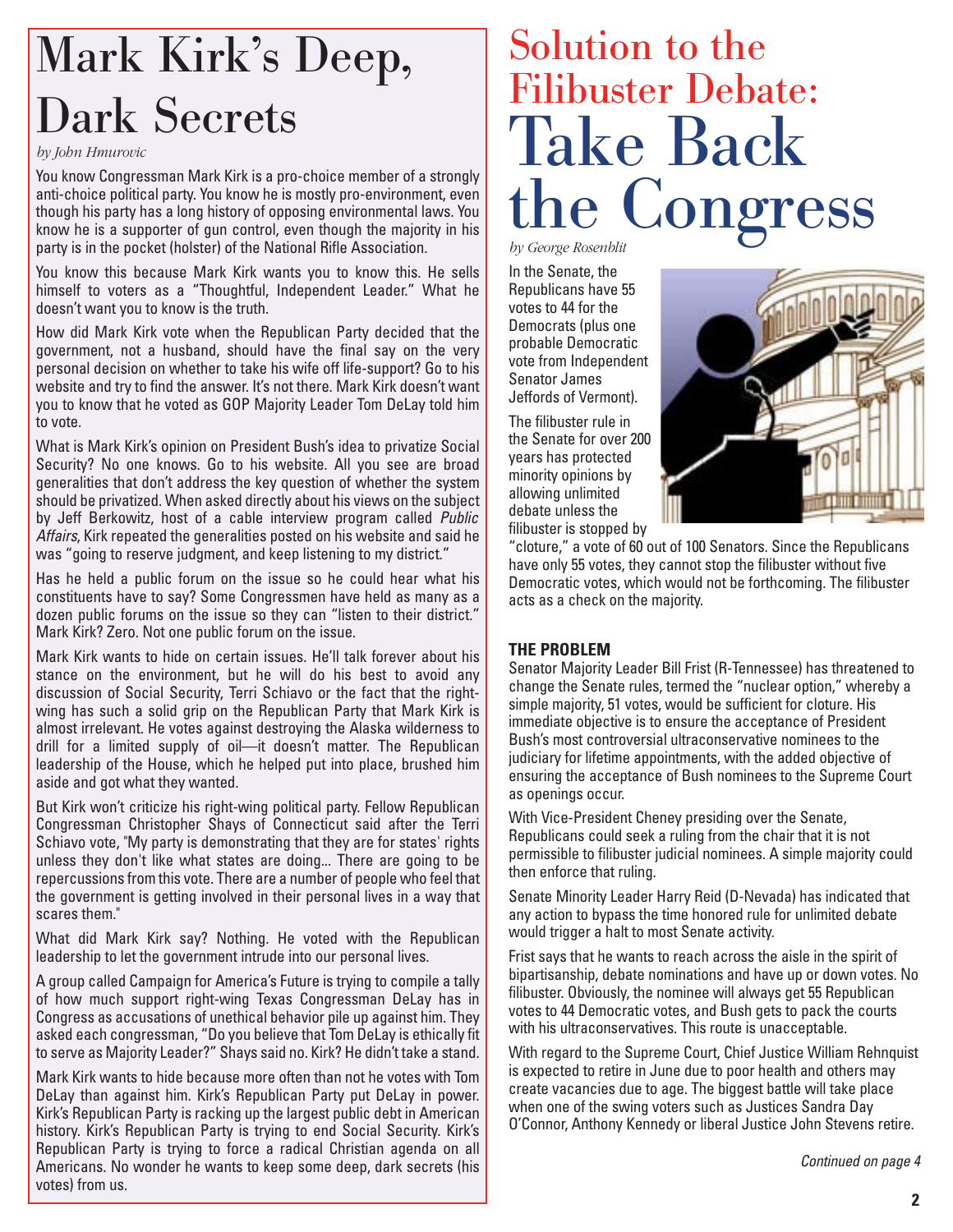# Some *Will…* But We *Won't* Get Fooled Again

*by Ellen Gill*

David Kelley was admonished by an elderly gentleman from Palatine to stop lying about the Bush Administration's proposed Social Security changes so his 40-year-old daughter could take advantage of private accounts and become a millionaire by the time she retired. April Fools? Sadly, not.

Despite the fact that any stock broker would lose his license if he made the claims the Administration makes about private accounts invested in the stock market, the man believed them. It was a reminder of what we are up against in the battle to save Social Security.

Kelley, Michael Brennan and William McNary were the speakers on that rainy April 1st night at Fremd High School in Palatine. It was the Tenth Dems "We Won't Be Fooled Again" Social Security issue forum and about 80 people filled the auditorium to listen and ask questions, and with just one exception, all were skeptical or critical of the Bush privatization plan.



Sue Walton, chair of the Palatine budget estimate is that even if we we got a salesman." Township Democratic Organization, moderated the forum, which was cosponsored by the Palatine Township Democrats, Tenth Dems, and the Eighth District Democrats and Independents.

Michael Brennan of Metro Seniors in Action began with statistics revealing the true condition of the Social Security Trust Fund and dispelling Administration claims that it will go broke by 2029. Truth be told, Brennan asserted, no one knows when the Trust Fund will need more money because no one knows what will happen to the economy in the future. However, the non-partisan congressional make no changes to the Social Security system, it will still be able to pay 80 percent of all benefits in 2052 and many economists give the program at least 75 more healthy years as it now stands.

Social Security is based on the premise that younger workers pay for their now-retired predecessors and get the money back when they retire. The system is self-funding and is the most successful government program in American history. Brennan stated that the Bush plan will drain trillions of dollars out of the system because the transition costs and the cost of paying current retirees when current workers are paying in less will have to be borrowed. "We will all pay interest on the debt so people can play in the stock market," he said, "and that shows they have the wrong priorities."

Brennan closed by reminding us of the wonderful theory of America that "we take care of each other." He was optimistic because "if we stick together, we will keep this program."

WMD's<br>Tax Cuts • Clear Skies<br>• Prescription Drug Benefits We Won't Get **Fooled Vasiu**<br>Me Mou **Social Security** 

the Illinois

William McNary, US Action

David Kelley, Issues Director of the Kucinich for President Campaign, a certified financial planner, and Social Security Policy Board Chair of the Progressive Democrats of America asked what has happened to us that we would take a chance on this stem that the system. Comparing Bush's proposed private accounts to a system. Comparing Bush's proposed private accounts to a

group of pioneers crossing the rapids, he pointed out that some will make it, but most will not, and he concluded that the Administration just does not care.

Kelley then discussed Bush's comments that the Trust Fund does not really exist, but is make up of mere promises. He described the bonds in the fund and said that "if they tell you it is not real, they are going to rob you blind. It is about a civilized society that doesn't leave anyone behind. If there is no Social Security Trust Fund then an impeachable offense has been committed stealing from Americans."

William McNary, of Citizen Action/Illinois, closed the evening with a story about a widower with two daughters. Before the wife died, the husband promised her that the girls would go to college. The McNary girls, in fact, went to college with the help of the Social Security they received upon their mother's death. "It is about what we think is the purpose of government," he said. "The purpose of government should be to make life better for all…. The genius of Social Security is that it is universal. Everyone is touched by it. We must resist their strategy of divide and conquer…. We need a statesman in the White House and



Michael Brennan, Metro Seniors in Action.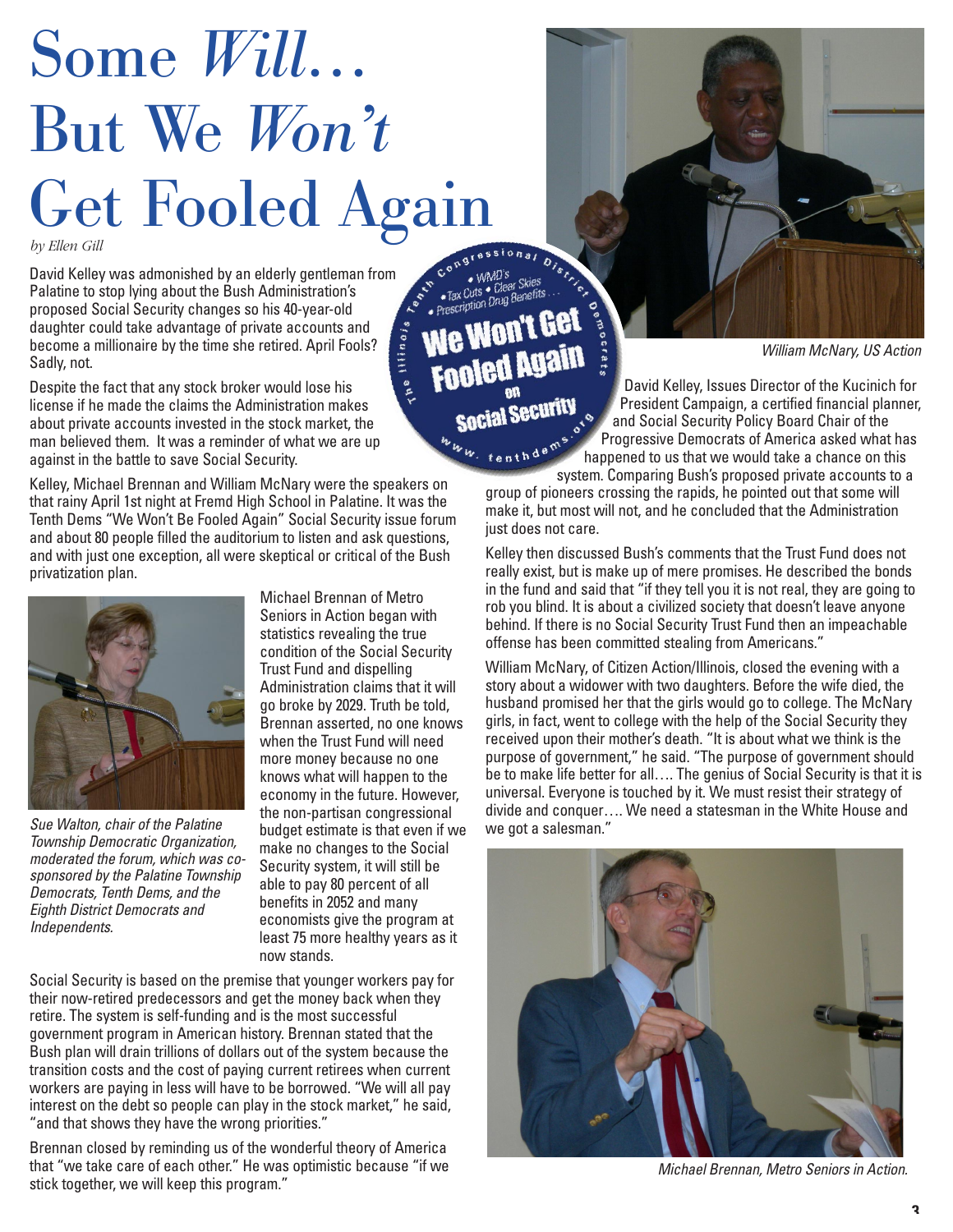# The Politics of "I've Got Mine"

*by James Rosen*

While the Republican Party, always the wordsmiths, peddle their "culture of life" to bully the nation into following their theocratic agenda, what they are really selling is the politics of "I've got mine." What is that? Just what it says. "I've got mine so you're on your own."

The only ideas Republicans have is to cut taxes on wealthy Americans – cut them again – and then eliminate the Estate Tax so that Paris Hilton or Bill Gates or Warren Buffett can pass along billions of dollars in inheritance tax free.

Oh, and while we're at it why don't we pass a law that will make it nearly impossible for people to make a fresh start if they have to declare bankruptcy? Never mind that over 50 percent of the people who declare bankruptcy do so after an unexpected medical crisis wipes them out financially. Or that 35 percent of bankruptcies are caused by the loss of a job or similar financial problem. These are not reckless people using borrowed money for a spending spree joy ride – like the Republicans do with our national debt and budget. The bottom line is the credit card companies and banks paid for the bill and it became law. Unfortunately, people who may declare bankruptcy don't really have a lobby to fight back.

The House Republicans were also busy recently eliminating the Estate Tax. I guess they had solved all the other problems facing the country and had some extra time on their hand to cut taxes for billionaires. The Republicans say, "You shouldn't be taxed for dying and you shouldn't be double taxed" to justify this bill. If that were true they might have a point. But it's not. It's simply, "I've got mine and my family should get

mine and I don't want to pay taxes in this lifetime or the next!"

It used to be called the inheritance tax and it was a tax on the transfer of property. No different then when you sell a house the city or state taxes you for the transfer. And much of the property being transferred in estates has never been taxed as it has only appreciated over time without a taxable event, like holding a stock you never sell. Any tax seems unfair if you look at it closely enough. Have you really looked at your phone, cable or hotel bill? How about your plane tickets or rental car bill or toll booth charges? The fact is government needs money to run and it seems reasonable to ask those who can pay (and in the case of stock passed down through generations, i.e. those who have never paid) to contribute to that endeavor. Want to see a country with no taxes and no tax revenues? It's called Afghanistan. No roads, no schools, no defense, no tax revenues, no nothing. A country run by the politics of "I've got mine" is a bleak place for all but those who can afford it.

Now let me be clear. I personally aspire to make enough money to be covered by the Estate Tax. But even if that happened it would not be my philosophy that "I've got health care, I've got college tuition covered, I've got a nice house, I've got a nice car, I've got low taxes, I've got mine and the rest of you are on your own!" Unfortunately that is the philosophy of the Republican Party. They are not going to change the way they govern but we can try to change who governs.

### **April Elections**

*Continued from page 1*

Deerfield, Bannockburn, Highland Park, Lake Forest, Lincolnshire, and Riverwoods. The four trustee candidates nearly equaled that percentage, even though they ran against four incumbents.

Democrat Richard Hyde handily won re-election as mayor of Waukegan with 67 percent of the vote against his Republican challenger, and North Chicago Alderman Valerie DeVost defeated an Independent challenger by receiving 64 percent.

The only race where Republicans defeated Democrats in a direct contest was in Palatine Township in Cook County, but even there the Democrats chipped away at a Republican stronghold just by showing up. Republicans have controlled township government in Palatine for decades. This was the first year Democrats fielded opposition candidates, and Supervisor candidate Sue Walton won a very respectable 46 percent of the vote in her loss…which was two



percentage points better than John Kerry achieved in Palatine in 2004. Harold Rafson congratulates his daughter-in-law, Cynthia Plouche, Moraine Township Trustee-elect.

Democrats also won control of township government in Moraine Township for the first time. Six of seven candidates on a Democratic slate won against an opposing slate and a handful of Independent candidates. It was the first time that candidates ran as Democrats for Moraine Township offices.

As in 2004, Democratic candidates in the 10th District won several offices that were held by Republicans, while Democratic incumbents did not lose a single seat to a Republican challenger.

### **Filibuster**

*Continued from page 2*

Remember that decisions by the Supreme Court can turn back the clock on prior progressive legislation as well as further future conservative agendas, and that these Justices have lifetime appointments!

With a Republican President in the White House, a totally Republican Congress with extremists to do his bidding, and an ultraconservative Supreme Court to reverse over 40 years of progress on civil rights and other advances on behalf of average American children, workers and the elderly, the separation of powers and our system of checks and balances go down the drain.

### **THE SOLUTION**

The Republican legislators have demonstrated an abuse of power in rejecting honest debate, squelching opposition to their agenda with misleading rhetoric, using misleading titles on legislation to mask the true intent, showing no empathy for the needs and ambitions of our citizens, engaging in unethical practices such as contracting for fake reporting and siding with big business regardless of the effect on large segments of our population, and passing regressive legislation with impunity.

There is only one solution this impasse—TAKE BACK THE CONGRESS!!!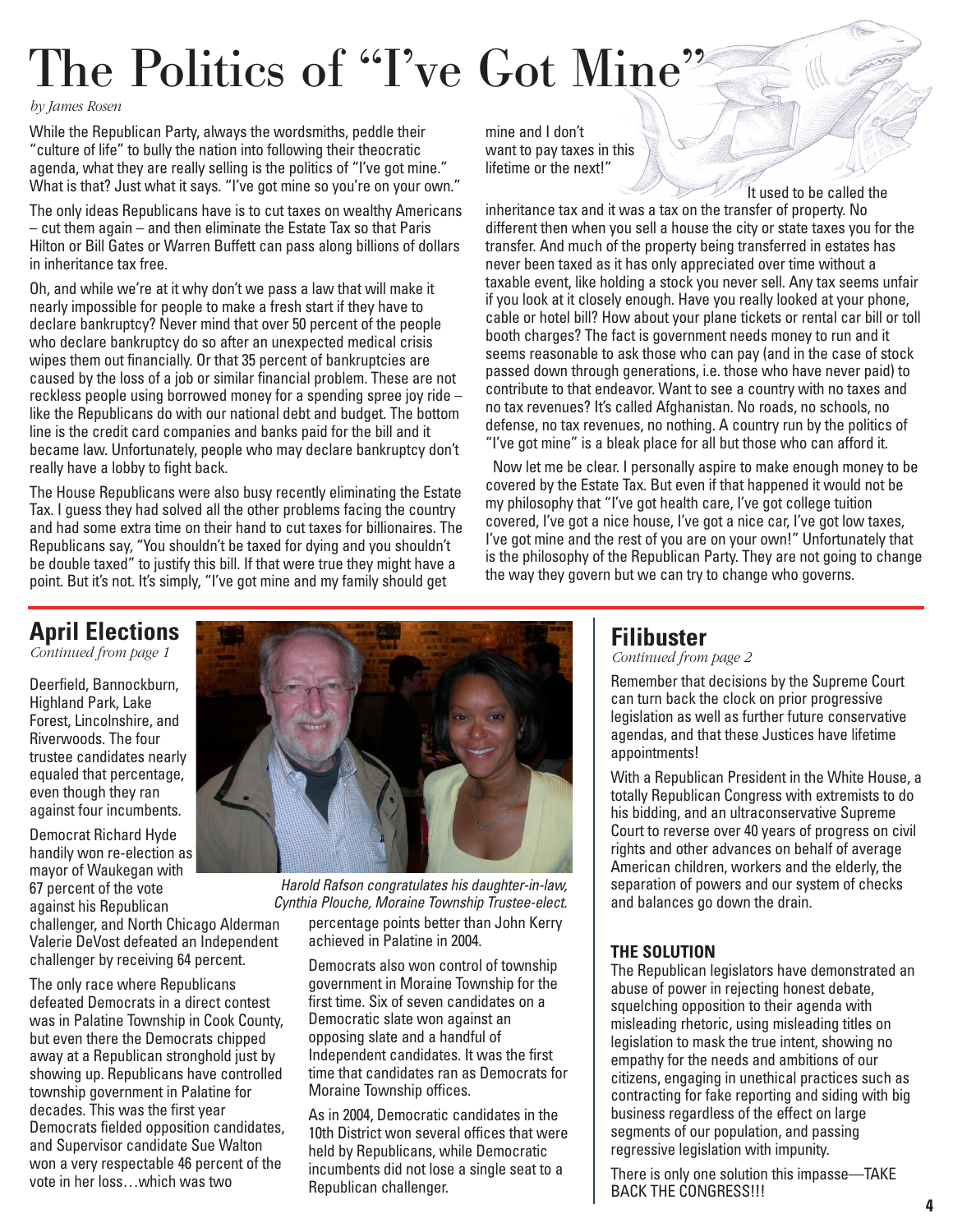# Tenth Dems Buttons— Unique, and Potentially Valuable

*by Ross Nickow*

In the summer and fall of 2004, during the frantic months leading up to the November election, a walk down the streets of almost any city in the United States might have revealed political buttons pinned to shirts, backpacks, hats, sweaters or purses, anywhere a 1 1/2 to 3-inch circle could fit. Americans wanted their views seen and many hoped buttons could be a starting point for conversations during which they could advocate for their favorite candidates and issues.

In the Tenth Congressional District of Illinois the buttons proudly worn by many Democrats were unique. The buttons seen on this page were created, designed and distributed exclusively by the Tenth Congressional District Democrats. Each button displayed an original design and was produced in limited quantities by a union manufacturer.

First introduced last summer, these buttons quickly became collectors' items. Three members of the Tenth Dems Administrative Committee—Dottie Palumbo and John Hmurovic, both longtime button collectors, and Carol Jones, a graphic designer created exclusive buttons for the Tenth Dems.

> The Tenth Dems' button collection has been displayed around the country at conventions of the American Political Item Collectors (APIC). The buttons have been sold and traded in Wisconsin, New York, Massachusetts, North Carolina, Arizona, Texas and Minnesota. "There are many people out there who are very seriously into buttons," observed Dottie Palumbo.

One Tenth Dems button, a 3-inch diameter button featuring the images of John Kerry and John Edwards along with that of then Illinois

candidate and now U.S. Senator Barack Obama, was sold to a collector on eBay for \$86. Many people are hoarding

Obama campaign buttons in hopes that their value rises along with his political career.

"Very few political organizations create and sell their own buttons, anymore," said Hmurovic, who started "Very few political organizations create and sell their<br>own buttons, anymore," said Hmurovic, who started<br>collecting buttons as part of a Cub Scout project when he

was eight years old. "Buttons used to be produced by political campaigns to promote candidates. Today, most buttons are made by vendors. A vendor makes buttons for Democrats and Republicans. He doesn't care about promoting a candidate. He just wants to make money. That's what makes the Tenth Dems buttons unique, and more valuable to collectors."

The main purpose of the Tenth Dems buttons was to get the Democratic message out in a very visible way—candidates' names, faces and issues were carried around the 10th District and beyond by passionate constituents. **Republicans:** 

 $\bullet$  In addition, the funds raised from button sales were used to support local campaigns and the work of Tenth Dems. Selling from \$2 to \$5 each, buttons continue to be a fundraising tool for Tenth Dems.

**Unchecked &** Anyone who would like to learn more about availability of Tenth Dems buttons and button orders may e-mail DDPButtons@aol.com. Several new buttons are currently on sale and are certain to become collectors' items, with more planned as the 2006 election approaches. The latest buttons feature slogans about Social Security, religion and a "blue" frame of mind. There is also a button that reads, simply and succinctly: REPUBLICANS: UNCHECKED AND UNBALANCED.

Tenth Dems top button sales-producers Sharon Narrod, Dottie Palombo and Ellen Gill.

Button on page 4 also availbale.

Buttons shown here are prototypes, some variation in the actual order may occur.

## **Enter The Tenth Dems Button Contest**

With many political and social issues dividing the nation and the mid-term elections around the corner, the Tenth Congressional District Democrats are prepared to produce a new line of buttons to reflect the Democratic mindset….and we need your help.

Submit a slogan idea or design to Tenth Dems at DDPButtons@aol.com and you might soon find it being worn on clothing and accessories around the 10th District and beyond. If your idea is chosen, you will receive a six-inch, one-of-a-kind, prototype button with your slogan printed on it, recognition in the Tenth Dems Newsletter, and the right to brag to family and friends that you have helped spread the word that our government could…and should…do better. Submit just a slogan or feel free to design a button with graphics. All entries will be considered.

Slogans for buttons are most effective when they are clever and concise—usually five to six words. Topics can range from the environment to education, from civil liberties to religion or any of the political and social issues being debated throughout the district, country and world. Issues can have local or national implications. Please avoid profanity. Be passionate,

Friends<sup>3</sup><br>don't let<br>friends vote

Republican

thoughtful or funny. The message of Progressives<br>and Democrats needs<br>to be spread and Democrats needs to be spread and The Illinois buttons are an effective way of getting the message out.



Unbalanced

tenthdems

**5**